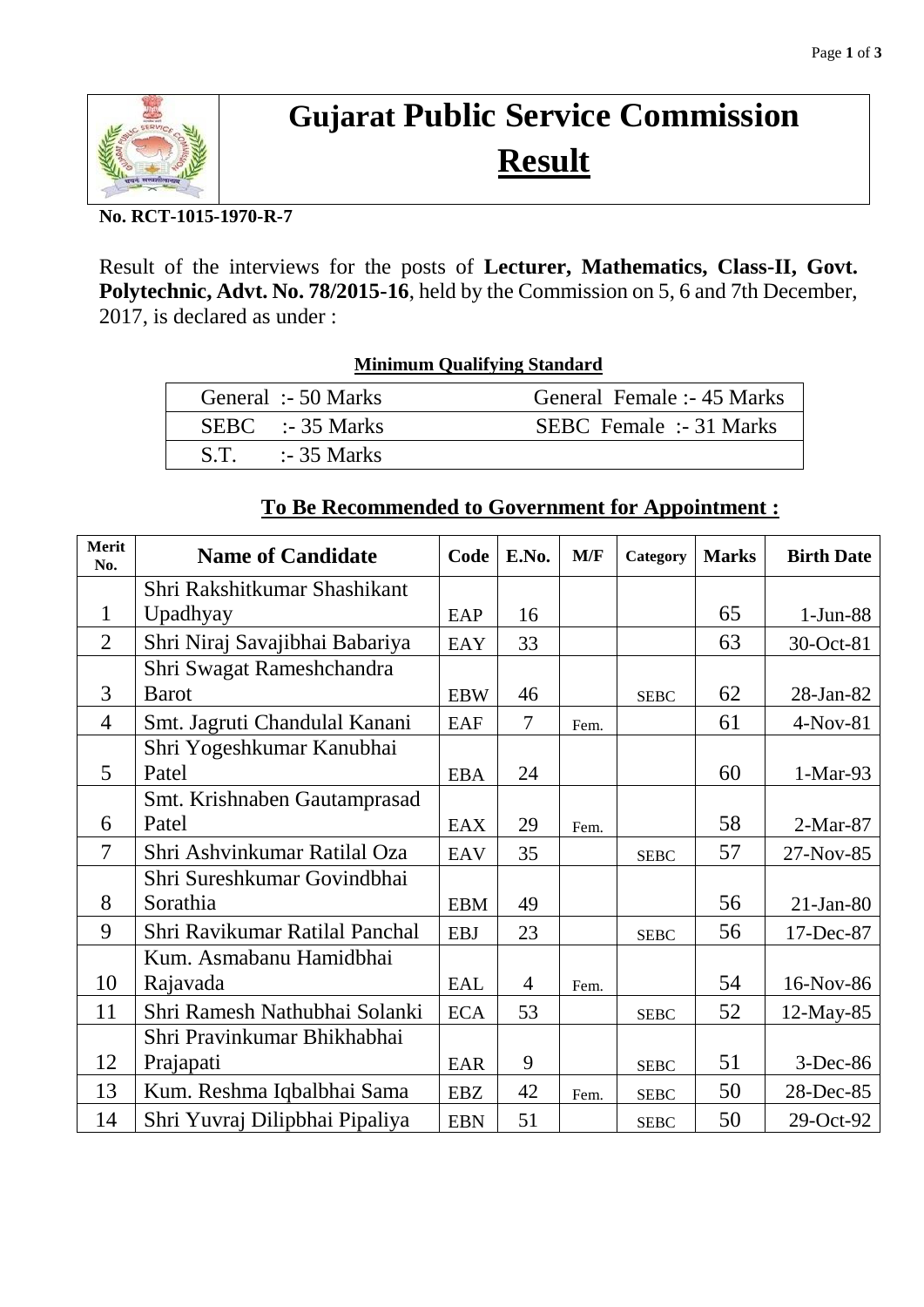| Sr.<br>No. | <b>Name of Candidate</b>                    | Code       | E.No. | M/F | <b>Marks</b> | <b>Birth Date</b> |
|------------|---------------------------------------------|------------|-------|-----|--------------|-------------------|
| 1.         | Shri Harsh Chandrakant<br>Trivedi           | <b>EBL</b> | 39    |     | 56           | 26-Nov-83         |
| 2.         | Shri Gautamprasad Vishnuprasad<br>Patel     | <b>EBS</b> | 45    |     | 55           | $26-Sep-85$       |
| 3.         | Shri Siddhant Tusharkumar<br>Trivedi        | <b>EBD</b> | 20    |     | 55           | $09$ -Jan-92      |
| 4.         | Shri Alpesh Thakershibhai<br>Dhokai         | <b>EBK</b> | 40    |     | 54           | $22$ -Aug-81      |
| 5.         | Shri Jatinkumar Girdharlal<br>Patel         | <b>EAT</b> | 25    |     | 54           | $03-Sep-90$       |
| 6.         | Shri Kalpesh Mansukhlal Popat               | EAH        | 8     |     | 53           | $13$ -May-86      |
| 7.         | Shri Jaykumar Dineshchandra<br><b>Bhatt</b> | EAB        | 10    |     | 52           | 06-Dec-87         |

## **To be kept on waiting list for General Category** :

# **To be kept on waiting list only for Female Candidates of General Category** :

| Sr.<br>No. | <b>Name of Candidate</b>       | Code | E.No. | M/F  | <b>Marks</b> | <b>Birth Date</b> |
|------------|--------------------------------|------|-------|------|--------------|-------------------|
|            | Dr. Gunjan Atulkumar Ranabhatt | EAC. | 18    | Fem. | 49           | $19$ -Jun-84      |
|            | Kum. Mittal Kanaiyalal Patel   | EAD  |       | Fem. | 47           | $15-Nov-87$       |
|            | Kum. Dhara Ranchhodbhai Patel  | EAI  |       | Fem. | 46           | $10-Sep-89$       |

# **To be kept on waiting list for SEBC Category Candidate Only**:

| Sr.<br>No. | <b>Name of Candidate</b>                 | Code |      | E.No.   M/F   Marks   Birth Date |
|------------|------------------------------------------|------|------|----------------------------------|
|            | Kum. Urmilaben Bipinchandra<br>Chaudhari | EAW  | Fem. | 04-Oct-85                        |

## **To be kept on waiting list only for Female Candidate of SEBC Category** :

| Sr.<br>No. | <b>Name of Candidate</b>       |     |            |      | Code   E.No.   M/F   Marks   Birth Date |
|------------|--------------------------------|-----|------------|------|-----------------------------------------|
|            | Kum. Ekta Navinchandra Jayswal | EBY | $\Delta$ 7 | Fem. | 26-Feb-93                               |

#### **Marks obtained, in Viva-Voce, by the unsuccessful candidates are as under :-**

| Sr.<br>No. | <b>Name of Candidate</b>         |      |  | $\vert$ Code   E.No.   M/F.   Category | <b>Marks</b> |
|------------|----------------------------------|------|--|----------------------------------------|--------------|
|            | Shri Lokesh Mukesh Budhia        | EA A |  |                                        |              |
|            | Shri Niravkumar Satishkumar Modi | EAO  |  | <b>SEBC</b>                            |              |